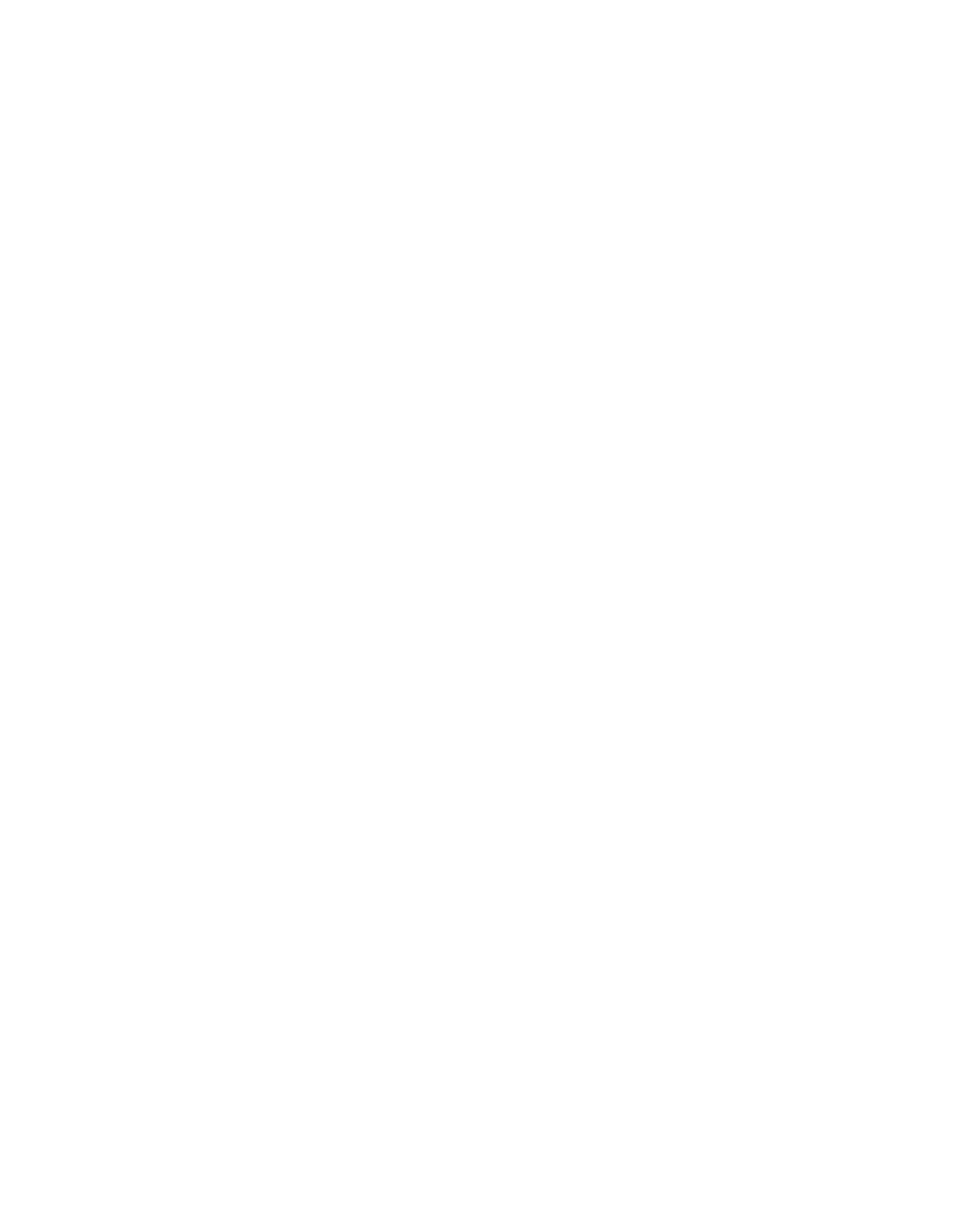### Contents

| А.         |            |  |  |  |
|------------|------------|--|--|--|
|            |            |  |  |  |
|            |            |  |  |  |
|            |            |  |  |  |
|            |            |  |  |  |
| В.         |            |  |  |  |
|            |            |  |  |  |
|            |            |  |  |  |
| C.         |            |  |  |  |
|            |            |  |  |  |
|            |            |  |  |  |
|            |            |  |  |  |
|            |            |  |  |  |
| D.         |            |  |  |  |
|            | Appendix 1 |  |  |  |
| Appendix 2 |            |  |  |  |
|            | Appendix 3 |  |  |  |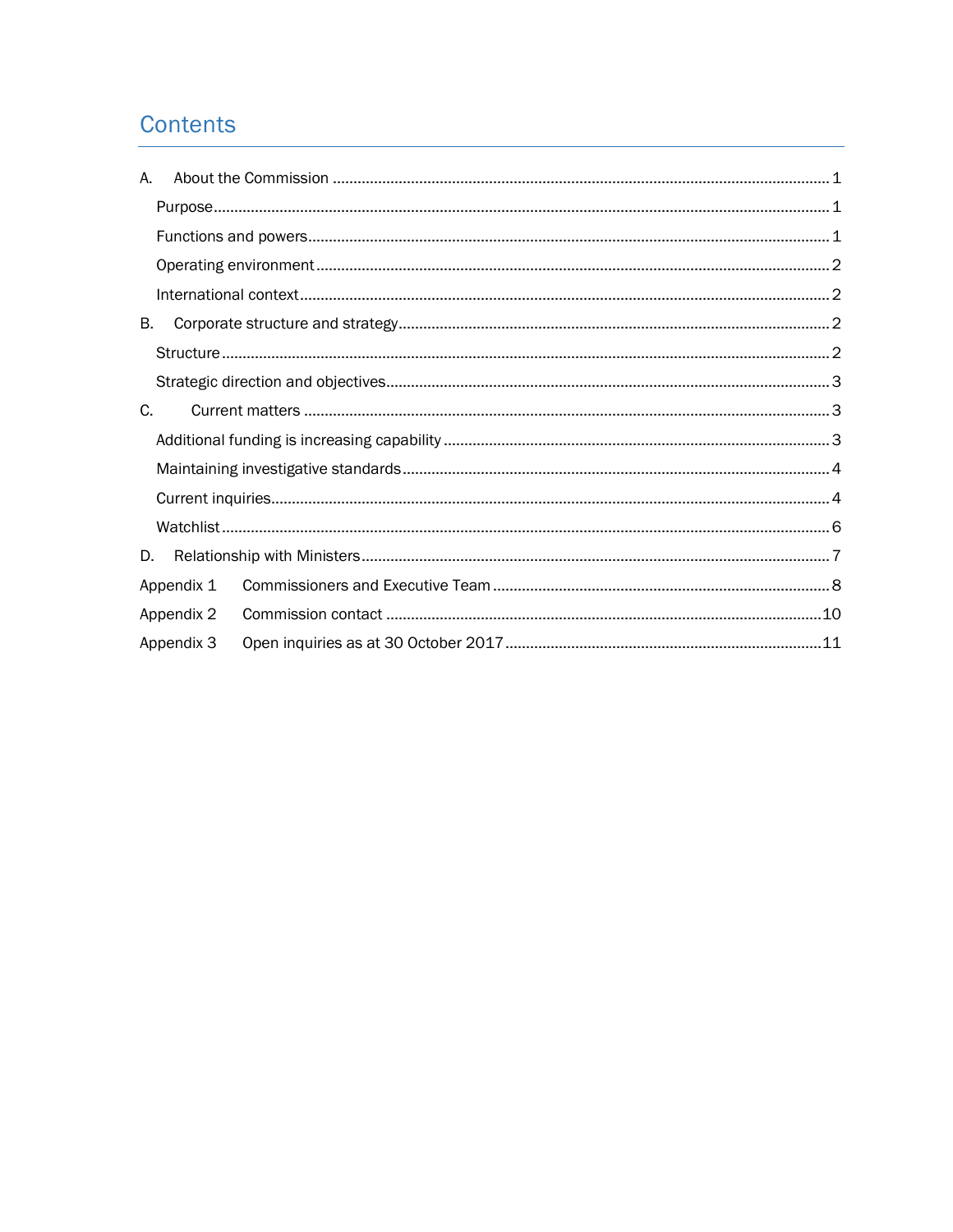### <span id="page-3-1"></span><span id="page-3-0"></span>A. About the Commission

#### **Purpose**

The Transport Accident Investigation Commission (the Commission) is a standing commission of inquiry. Its mandate is to undertake independent investigations into certain accidents and incidents in air, rail and maritime transport, and to report its findings and recommendations.

The Commission's enabling legislation is the Transport Accident Investigation Commission Act 1990 (the Act). The Commission was established to achieve greater compliance by New Zealand with the Convention on International Civil Aviation (ICAO Convention), particularly Annex 13 which relates to safety-focused accident investigations. It was given the power to inquire into rail accidents in 1992, and three years later its mandate was further extended to inquire into maritime accidents to support New Zealand's obligations as a member of the International Maritime Organization and the International Convention for the Safety of Life at Sea (SOLAS). The International Maritime Organization developed a Maritime Casualty Investigation Code, which requires maritime accidents and incidents to be investigated by an independent investigative agency for the purpose of preventing further accidents and incidents rather than for apportioning blame or liability.

The Act prescribes the Commission's purpose, which is 'to determine the circumstances and causes of accidents and incidents with a view to avoiding similar occurrences in the future, rather than to ascribe blame to any person'.<sup>1</sup>

#### <span id="page-3-2"></span>Functions and powers

 $\overline{a}$ 

The Commission's principal function is to independently investigate aviation, rail and maritime accidents and incidents (occurrences).<sup>2</sup> To that end, it must in the case of each occurrence:

- decide whether to investigate. The Commission must do so if it believes that an occurrence has (or is likely to have) significant implications for transport safety or would allow it to make recommendations that would improve transport safety
- co-ordinate and direct the investigations it initiates and decide which other parties (if any) should be involved in its investigations
- consider evidence gathered by investigators, advice from experts, and the submissions of consulted people and organisations; and hold private or public hearings
- publish its findings and recommendations the Commission has recommendatory powers only.

The Commission has broad investigative powers under the Act, including the power of entry and inspection, and the power to seize, remove and protect evidence. It also has powers under the Commissions of Inquiry Act, including the power to require a person to produce any papers, documents, records or things or to summons any person to appear before the Commission. The

<sup>&</sup>lt;sup>1</sup> Section 4 of the Transport Accident Investigation Commission Act.

<sup>2</sup> Sections 2 and 8 of the Transport Accident Investigation Commission Act.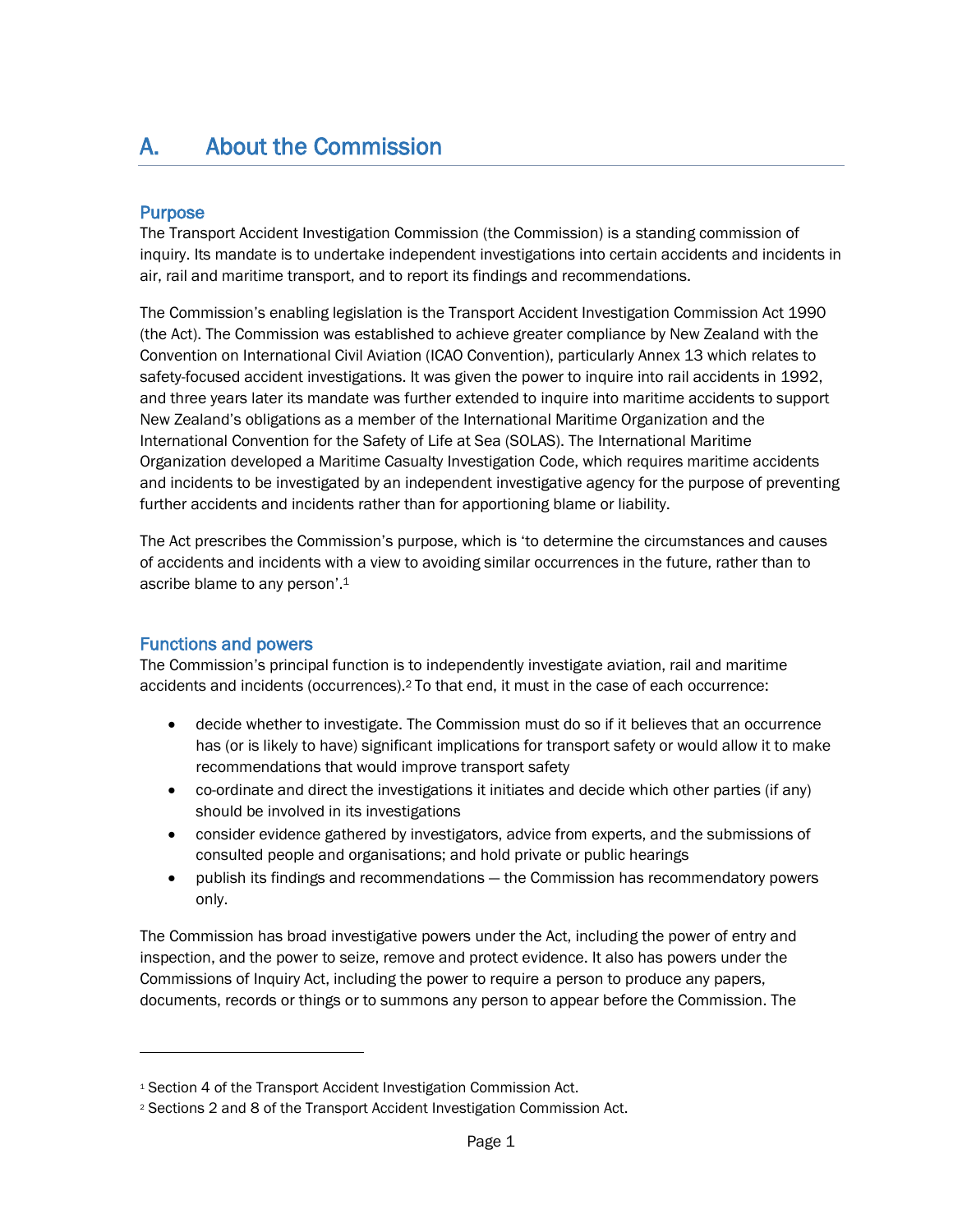evidence the Commission gathers (including witness interviews) is protected from general disclosure, except for the purposes of the investigation.

#### <span id="page-4-0"></span>Operating environment

The Commission operates alongside transport safety authorities (the regulators<sup>3</sup>), which may also investigate transport accidents and incidents. Often, the regulator's focus is to determine whether or not compliance with the regulatory regime has occurred and, if not, to establish whether regulatory action should be taken. The Commission's inquiries focus on the safety system as a whole, which can include examining the performance of regulators, or where gaps in regulation might lead to safety risk.

Coroners have an interest in transport accidents that result in fatalities. The New Zealand Police investigate on behalf of the Coroner, and may also pursue a criminal inquiry. It is therefore possible that multiple parties may pursue an investigation for differing purposes following a transport occurrence. The Coroners Amendment Act 2016 clarified the roles of Coroners and other authorities that investigate deaths and accidents.

#### <span id="page-4-1"></span>International context

The Commission is part of a global network of transport accident investigation bodies prepared to meet their States' obligations to conduct independent investigations consistent with international requirements. This includes investigating qualifying accidents or incidents occurring within New Zealand's 12 nautical mile limit, as well as in or above international waters in the case of a New Zealand registered aircraft or ship. The Commission may also support an international agency's investigation of an event with a New Zealand connection.

### <span id="page-4-3"></span><span id="page-4-2"></span>B. Corporate structure and strategy

#### **Structure**

 $\overline{a}$ 

As well as being a standing commission of inquiry, the Commission is an independent Crown entity under the Crown Entities Act 2004. It is totally Crown funded with an annual budget of \$5.530 million for 2017/18. <sup>4</sup> The Commission currently has five members who also act as the Commission's Board for the purposes of the Crown Entities Act. Appendix 1 has more information about the Commissioners and the Executive Management Team.

The Commission is required under statute to employ a chief executive.<sup>5</sup> The chief executive employs 27 staff to support the Commission, which comprises 16 specialist investigators (including the Chief Investigator of Accidents) and 11 staff to support the Commission's investigations and Crown entity accountability and governance functions. Some investigation support is provided free under memorandums of understanding or fee-for-service contracts by suitably qualified individuals or

<sup>3</sup> Maritime New Zealand, the Civil Aviation Authority, and the New Zealand Transport Agency.

<sup>4</sup> From 2018/19 onwards, funding is \$5.520 million per year.

<sup>5</sup> Transport Accident Investigation Act 1990, Schedule, Clause 21.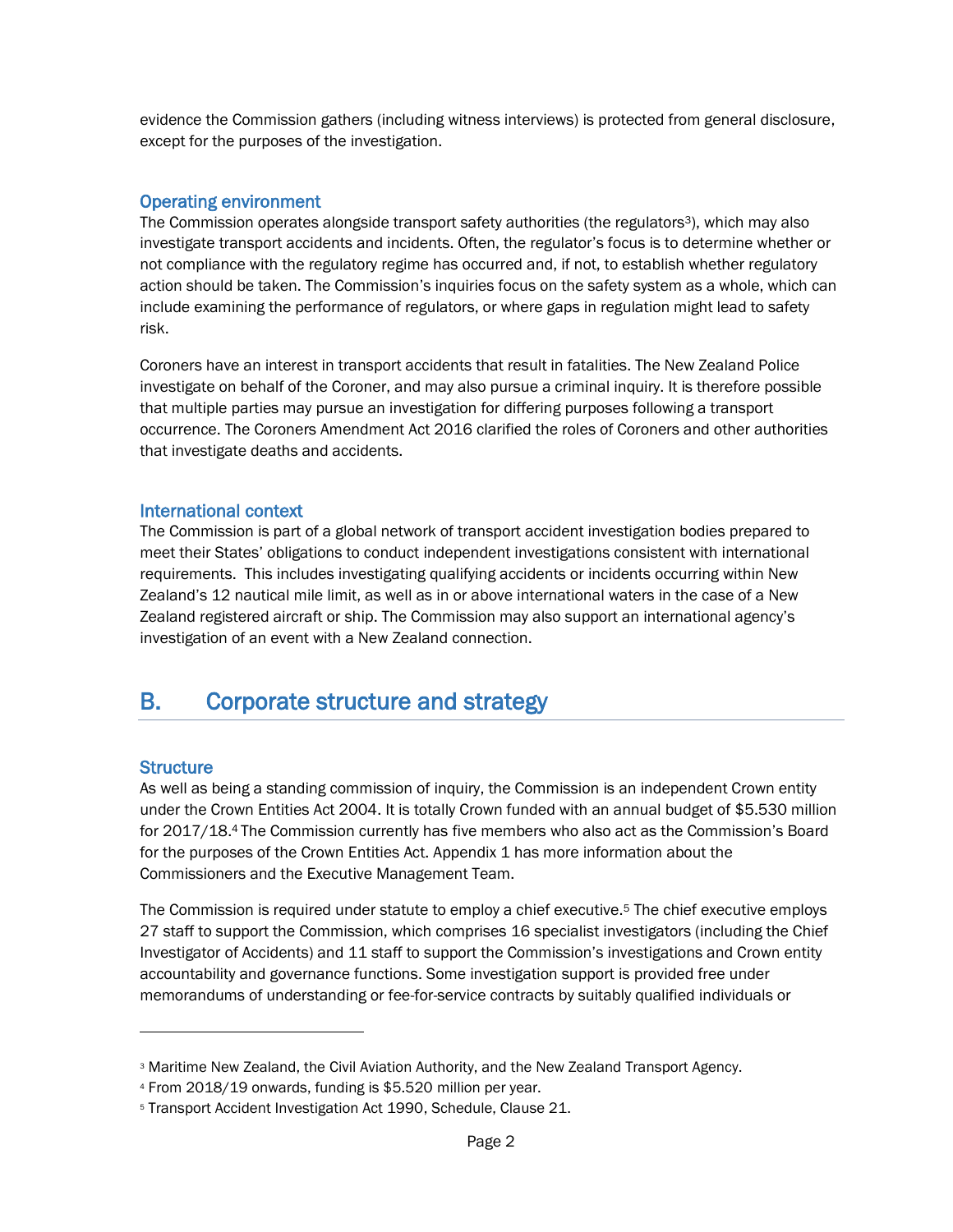institutions, including other state resources and international colleague agencies. Some support functions are contracted from individuals or firms. These functions include information technology, human resources, medical advisory, and research.

#### <span id="page-5-0"></span>Strategic direction and objectives

The Commission's strategic direction is focused on achieving a specific outcome expressed as a visionary statement: No repeat accidents—ever! The Commission achieves this goal through its investigations and findings, and, where appropriate, the making of recommendations to relevant parties. The Commission is mindful of its business model as an independent Crown entity, and its obligations to operate effectively and efficiently.

As described in the Commission's *Statement of Intent 2015-2019* (Attachment 1), the Commission has set five strategic objectives to ensure it contributes to a safer transport system and meets its statutory obligations. These objectives are to:

- Deliver sound, cost effective Crown entity performance
- Develop and maintain responsive reciprocal stakeholder relationships
- Share inquiry and entity information
- Develop and maintain capable staff
- Properly conduct investigations

The Commission's Statement of Intent is due to be refreshed for the four-year period beginning 1 July 2018. The document's content will be based on the outcome of the Commission's next strategic planning round, which it will undertake in late 2017/early 2018. One of the main areas of focus will be the fast-developing technologies emerging within the sector, and their implications for the Commission's long-term capability. Changes in technology will affect the types of accidents we investigate as well the way we investigate them. The Commission's strategic planning will focus on how it can position itself to meet these challenges.

### <span id="page-5-2"></span><span id="page-5-1"></span>C. Current matters

#### Additional funding is increasing capability

The Commission received \$1.3 million of additional funding in 2015/16, from baseline funding of \$3.96 million in the previous year. This has enabled the Commission to improve its capacity to undertake its statutory function of determining the circumstances and causes of occurrences. The Commission has strengthened its investigative capabilities, growing its investigation team by six investigators including a new data interrogation role. For the first time in its 25 years of organisational life, the Commission is to have four to five members, rather than three. This will ensure continuity of the Commission's work, particularly when vacancies arise.

The Commission is mindful of the values that guide it in ensuring that natural justice is maintained. The Commission is progressively enhancing its information and communication systems to foster understanding of the Commission and the information it is able to share during the course of its inquiries. In this regard, the Commission is paying particular attention to its inquiry stakeholders, who include government, regulatory and industry organisations, commercial transport operators,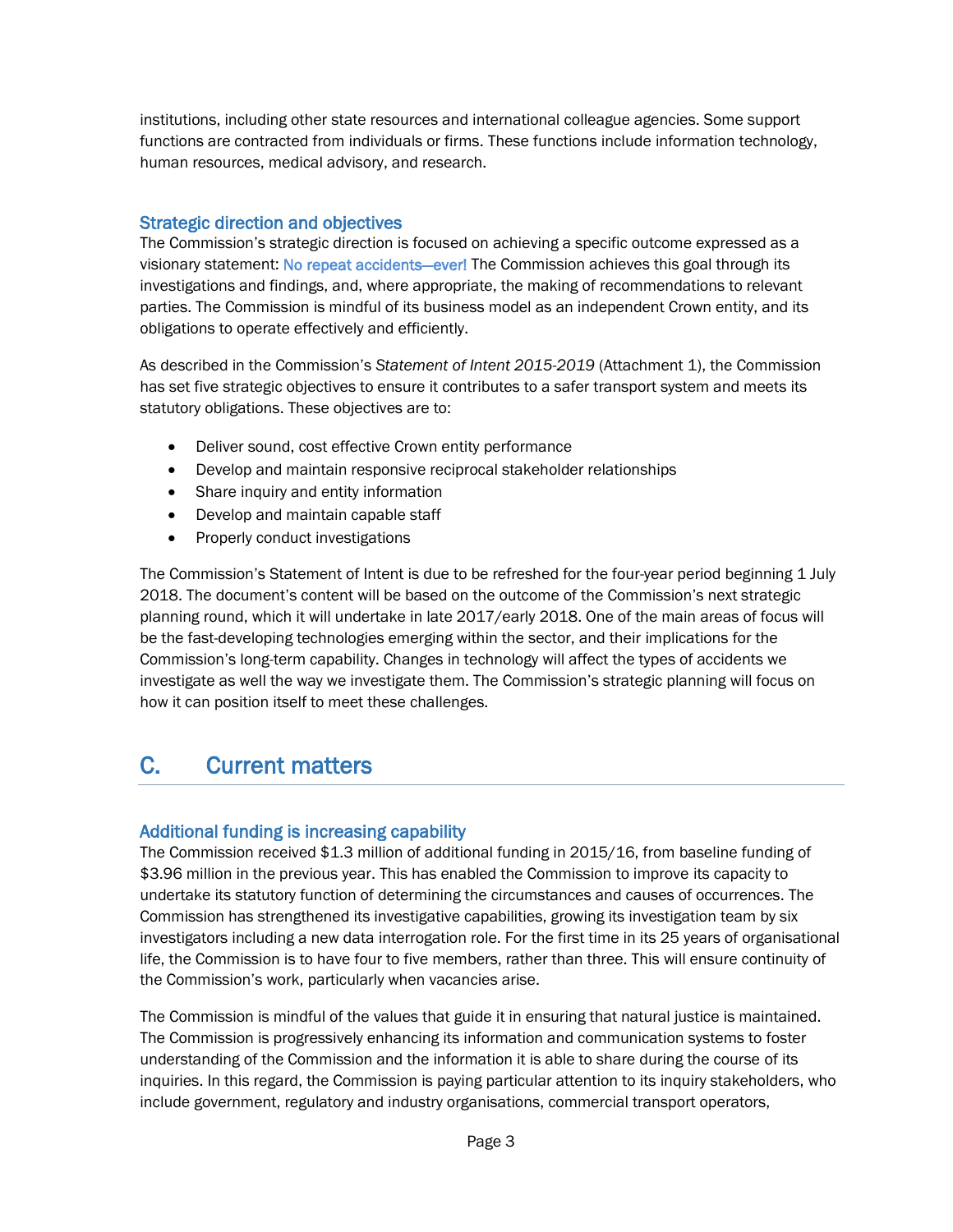international organisations, and those most directly affected by the accidents and incidents it investigates — the people involved and their families.

#### <span id="page-6-0"></span>Maintaining investigative standards

The Commission achieves improvement in transport safety by maintaining high investigative standards. The Commission conducts self-assessments of its investigations against international standards. The Commission has also recently been audited by the International Civil Aviation Organization (ICAO). The auditors looked comprehensively at all aspects of the Commission's investigation process including policies, procedures, and investigation techniques. The Commission received ICAO's draft audit report at the end of March 2017. The final report is unlikely to be released before October 2017. The Commission expects the results of the audit with respect to accident investigation to be favourable.

The Commission recently completed a comprehensive project to develop and enhance existing investigative and inquiry guidelines. The guidelines provide consistency in approach and statutory direction, and maintain quality investigations and proper governance of inquiries. This project has further strengthened the Commission's processes to ensure its investigations are carried out in a robust, thorough and timely manner.

#### <span id="page-6-1"></span>Current inquiries

#### *Volume and timeliness*

The Commission aims to close 20-25 inquiries a year, spread roughly evenly across the modes. Improving timeliness in completing inquiries has been a major organisational focus for the Commission since receiving the 2015/16 increase in baseline funding and recruitment of additional investigators. For 2017/18, a more realistic target of 60% applies while the Commission continues closing a backlog of 'aged' cases, and 're-sets' the age profile of its casebook. The target increases to 70% for 2018/19.

The 70% target recognises that there are always some inquiries on the Commission's casebook that are complex. Complexities arise for various reasons, including technical aspects of the occurrence, and the number or depth of the submissions that the Commission must consider as part of its inquiry. In recent years, the Commission has been working to better meet its legislative purpose by increasing the use of hearings, and by taking a more systemic view of safety issues. In some cases, inquiries have been combined where there are common themes.

The ideal loading is 30 open domestic cases to maintain the desired throughput. As at 30 October 2017, the Commission had 29 domestic inquiries open: 13 air, 6 rail, and 10 maritime.

A full list of current inquiries is included at Appendix 3.

#### *Current inquiries of note*

Most of the Commission's investigations attract a certain level of public and media attention; however, some receive greater coverage than others. Two of the most high-profile cases the Commission is currently investigating are briefly described below.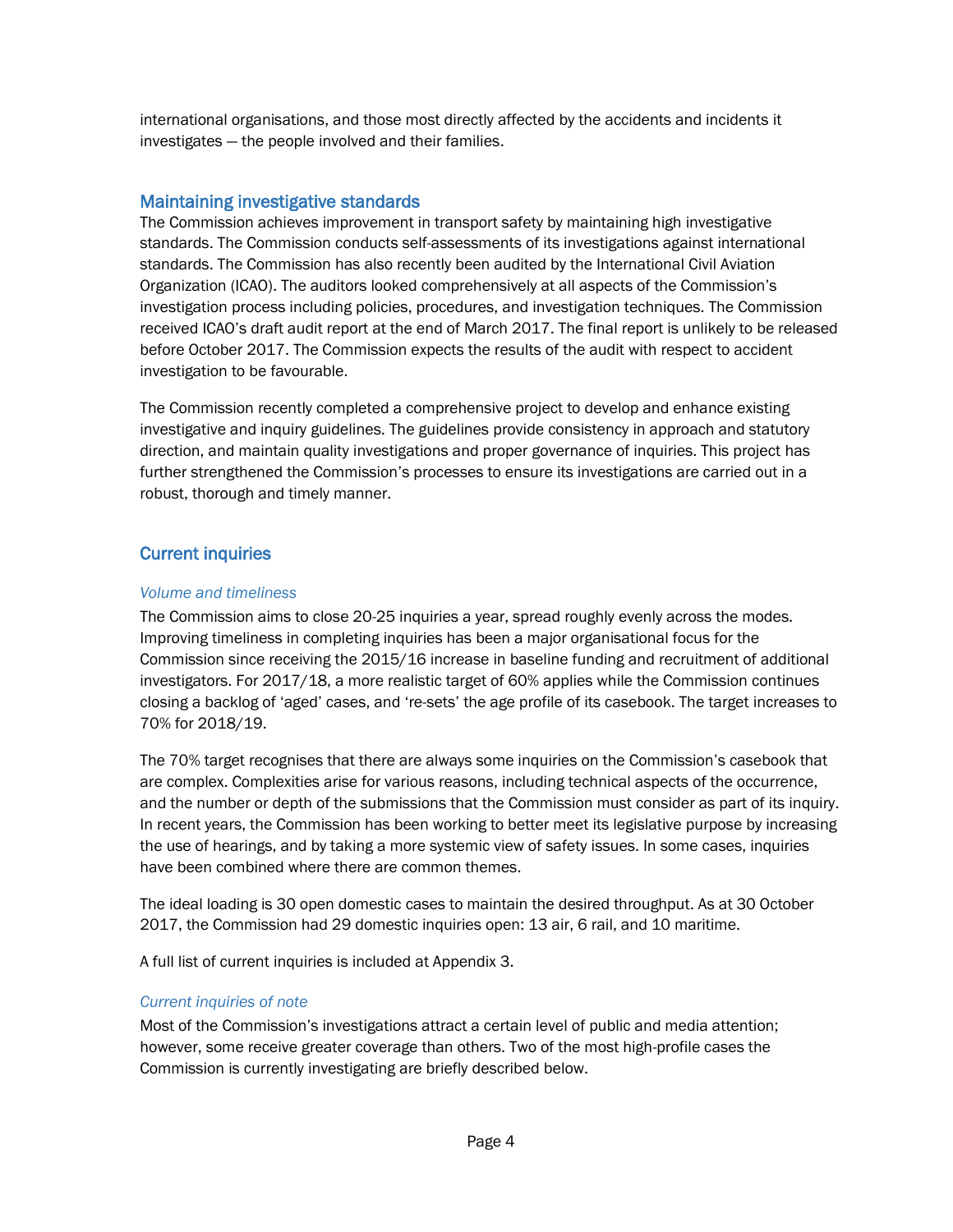- Fox Glacier helicopter crash inquiry AO-2015-007: On 21 November 2015 six passengers and the pilot of a Eurocopter helicopter (Squirrel) were killed when the helicopter crashed on Fox Glacier during a sightseeing tour. The passengers on board included Australian and UK nationals, and the accident received significant media attention here and abroad. The Commission is nearing the end of its analysis phase and has begun writing its draft report.
- Mount Alta helicopter snow-landing crash -- inquiry AO-2014-005: On 16 August 2014 a Squirrel helicopter crashed while the pilot was attempting a landing in the snow. The helicopter was on a heli-skiiing trip, and as well as the pilot, a ski-guide and five passengers were on board. One of the passengers was fatally injured and the remaining occupants received moderate to serious injuries. The inquiry is the oldest in the Commission's casebook. It is a complex inquiry, and considerable effort has been spent considering submissions.

The response to a recommendation from a recently closed inquiry shows how effective the Commission can be in influencing safety.<sup>6</sup> In the incident, a pilot taking off before dawn aligned his aircraft with the runway edge lights rather than the centre lights. One of the resulting recommendations was for the chief executives of Auckland International Airport Ltd and Airways to improve the ability of air traffic controllers to adjust the intensity of runway lighting, so that it is appropriate to the ambient light and at a level recommended by international guidelines. In implementing the recommendation, Airways found that over 90 light fittings had to be replaced. Airways has instigated regular testing of runway lights at all international airports, and the Civil Aviation Authority will include runway light intensity checks in all future applicable audits.

#### *Themes occurring in current inquiries*

 $\overline{a}$ 

The Commission is currently paying particular attention to accidents involving helicopters, because in recent years they have appeared relatively frequently in notified occurrences. Of the 13 open aviation inquiries as at 31 July 2017, 10 involve helicopters. Of those 10 inquiries, four relate to Robinson helicopters (see the section on the Watchlist below).

In the rail mode, worksite safety has been a theme of recent inquiries, including the failure of workers to adhere to worksite protection practices. Two of these inquiries are still open.

In the maritime mode, there has been a recent spate of occurrences involving cruise ships. Half of the open maritime inquiries (five out of 10) involve cruise ships. Safety issues related to these accidents have not yet been fully identified. The Commission is mindful of the growth in the number of cruise ships coming to New Zealand, and that the number of ships, as well as the number of passengers per ship are forecast to increase. Any common safety issues could have significant implications.

As well as the inquiries involving cruise ships, three of the helicopter accidents dealt with by the Commission over the last 12 months have been in the tourism sector. Operators in this sector are more likely to carry passengers, sometimes into inaccessible or hazardous areas of the country — and therefore accidents have potentially higher consequences of damage, injury, and death; and for the reputation of the tourism sector.

<sup>6</sup> Inquiry 13-006 Misaligned take-off at night, Airbus A340, CC-CQF, Auckland Airport, 18 May 2013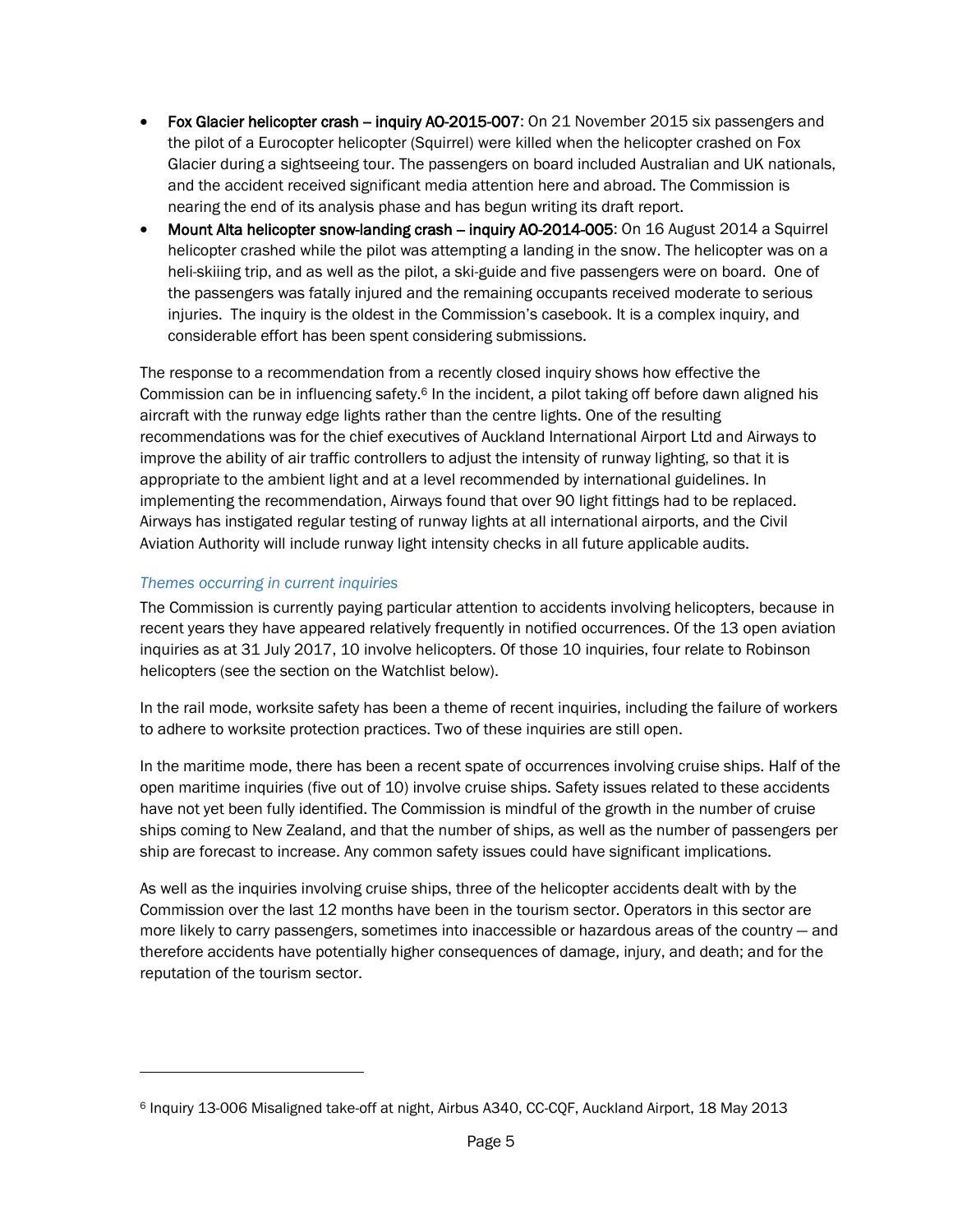#### <span id="page-8-0"></span>**Watchlist**

Communications about findings and recommendations is a critical way of influencing the sector to enhance safety. In January 2015 the Commission published its first "Watchlist" of safety issues that it believes need greater attention. The purpose of the Watchlist is to highlight emerging issues of concern to the Commission, as well as safety issues or recommendations that it has highlighted previously but which it believes require further action. The following issues are on the Commission's Watchlist:

Recreational boat users: essential skills and knowledge was added to the Watchlist in January 2015. The Commission's view is that the current system is flawed because it relies on users knowing relevant maritime rules, regulations and bylaws, but does not require them to demonstrate such knowledge before taking craft on the water. In 2009 the Commission recommended that the Secretary for Transport address this issue; the recommendation remains open.

Substance use: regulatory environment for preventing performance impairment was added to the Watchlist in January 2015. International research suggests the likelihood and severity of accidents increase if people responsible for performing safety-critical tasks use drugs or alcohol. In the New Zealand air, rail, and marine accidents investigated by the Commission, the consumption of alcohol or use of other performance impairing substances recurs as a contributing factor or a potential impediment to survival. Legislation currently before Parliament goes some way to meeting the recommendations the Commission has made in relation to this matter.

Technologies to track and to locate was added to the Watchlist in January 2015. Commission inquiries in all three modes have suggested opportunities exist for New Zealanders to get greater benefit from the life-saving technologies available to them. The Commission encourages transport regulators to educate operators of the significant safety advantages of using the most technologically advanced tracking and locating devices that are reasonable and affordable, and to regulate for this in some circumstances.

Robinson helicopters were added to the Watchlist in October 2016 as a result of accidents investigated by the Commission and the Civil Aviation Authority that involved a phenomenon known as mast bumping. Mast bumping occurs when part of the main rotor blade or rotor hub make contact with the main drive shaft (or mast). The result is often catastrophic and results in in-flight break up. The Commission has made recommendations to the manufacturer and the regulator about mast bumping. The Commission currently has four open inquires involving Robinson helicopters (not all are related to mast bumping).

Safety at railway level crossings was added to the Watchlist in October 2016. Commission inquiries have highlighted that the safety of pedestrians and vehicle users at railway level crossings is being compromised because of ambiguities in the responsibilities between road and rail authorities. This is a particular concern in metropolitan areas with growing patronage, and growing frequency of trains. Other inquiries have shown that the implications for the road-rail interface are sometimes not recognised when changes are made to rail vehicle technology and rail infrastructure. The Commission has open recommendations to the regulator, business operators, and road control authorities to reduce safety risks.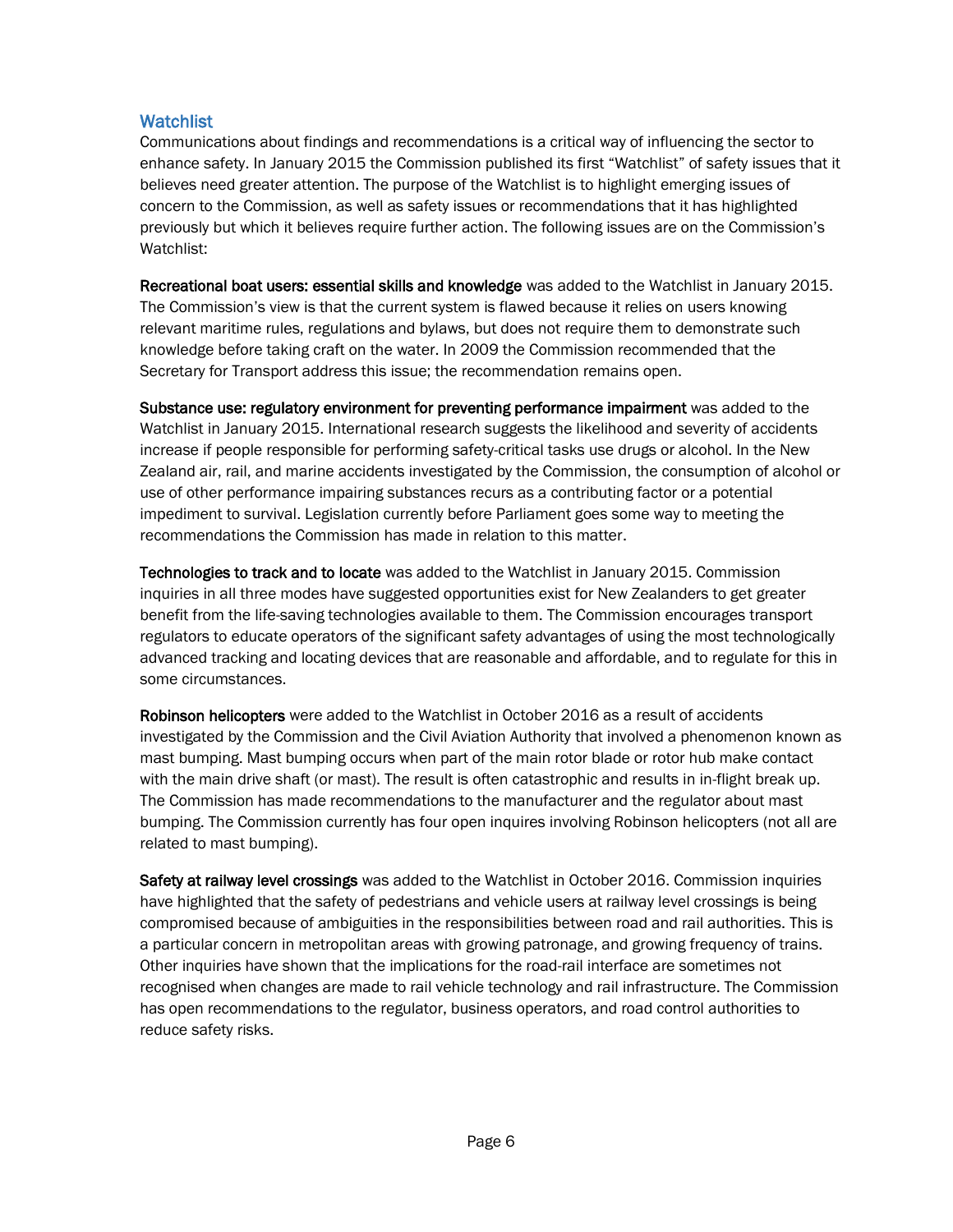### <span id="page-9-0"></span>D. Relationship with Ministers

The Commission maintains a 'no surprises' relationship with the Ministers of Transport consistent with its statutory independence. Standard elements of the relationship include the:

- receipt of an annual letter of expectations from the Minister, Statement of Intent and Statement of Performance Expectations preparation. Reporting occurs six-monthly against the Statement of Performance Expectations and annually (through you to Parliament) against the Statement of Intent and the Statement of Performance Expectations
- meetings of the Chief Commissioner with the Minister or delegated Associated Minister, every two months or as required
- briefings of the Ministers about significant recent or forthcoming activity.

The Chief Investigator of Accidents notifies stakeholders, including your office, by email when an inquiry has been opened. The notice provides a general indication of the nature of the inquiry, but any opening advice is tentative. In most circumstances, the Commission does not contact your office again until the inquiry report is released (unless the Commission is consulting with the regulator or Ministry on a matter). Your office receives early advice of the release of a report (including all materials) and is briefed on the release process. Usually the release of a report involves publication on the Commission's website. Where inquiries have generated public interest, the Commission may hold a press conference.

For the most part, the Commission deals with media inquiries about investigations. It is usual for the Minister to maintain an arm's length from the Commission's inquiries, and respond to any media inquiries by noting that an independent body, the Commission, is undertaking the investigation.

The Commission's communications team will introduce themselves to your press secretary to brief him or her on the Commission's functions and processes.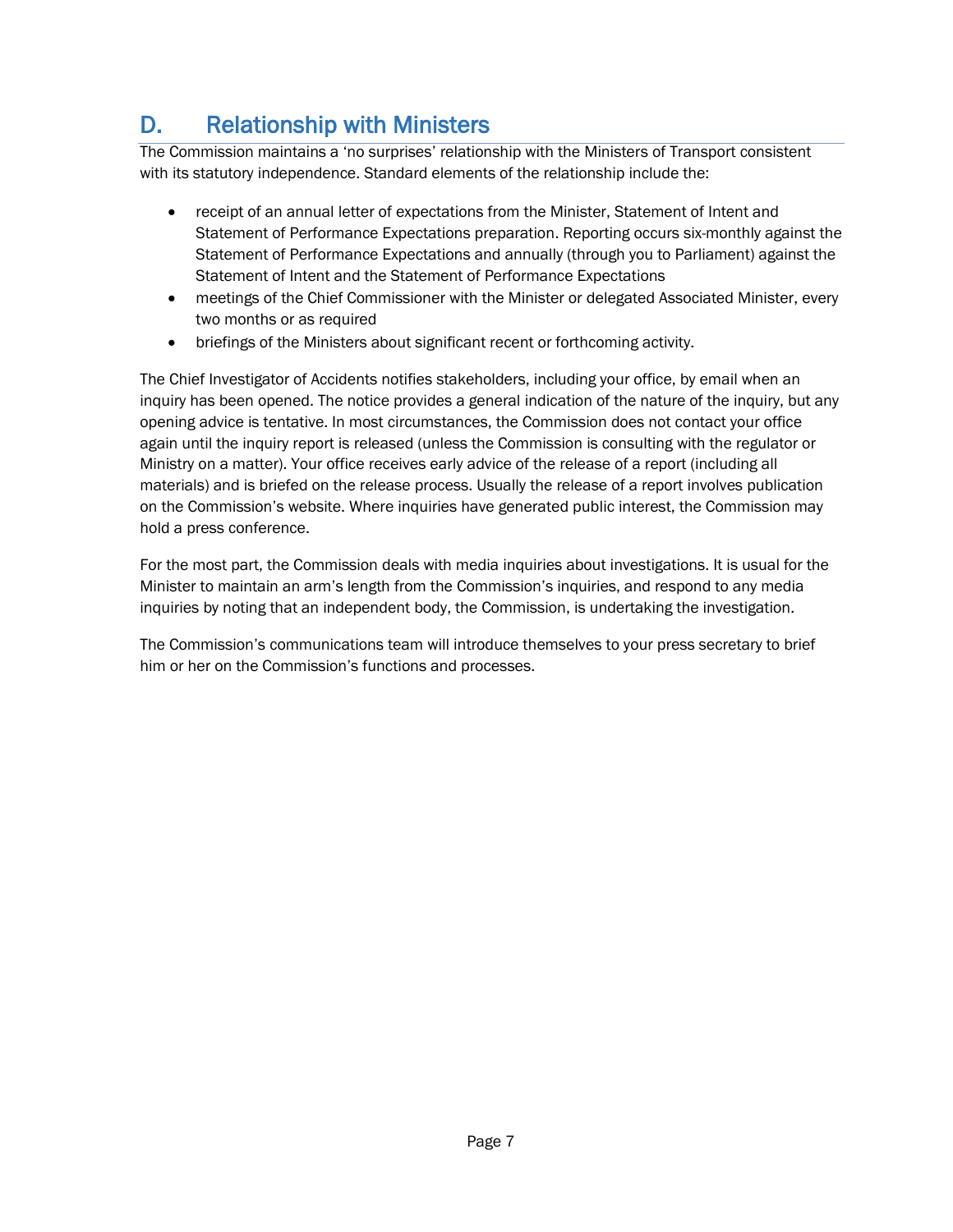### <span id="page-10-0"></span>Appendix 1 Commissioners and Executive Team

The Governor-General, on the recommendation of the Minister of Transport, appoints Commissioners for fixed, renewable terms. Under the Transport Accident Investigation Act 1990, up to five Commissioners may be appointed. There are currently five Commissioners.

- Jane Meares (Chief Commissioner): Jane is a commercial barrister based at Clifton Chambers in Wellington. Prior to joining Clifton Chambers, Jane was the chief legal adviser at the Treasury and, before that, a commercial partner in the Wellington office of Bell Gully. At the bar, she undertakes a broad range of commercial and public sector advisory work. She is currently chair of Parliamentary Counsel's risk and audit committee, chair of the Ballet Foundation of New Zealand, on the Corporate Trust Board of Trustees Executors Ltd and a board member of ECNZ. Jane was first appointed a Commissioner in February 2015, and appointed Chief Commissioner in November 2016.
- Peter McKenzie QC (Deputy Chief Commissioner): Peter is a commercial barrister in sole practice at Capital Chambers, Wellington. He was Chair of the Securities Commission from 1990 to 1995. In addition to his Barrister's practice he has lectured in corporate, banking and finance law at Leeds University and at Victoria University of Wellington. Before becoming a barrister, he was a senior litigation partner and commercial partner with Brandon Brookfield, Solicitors. He has consulted internationally on company and securities law to numerous foreign governments, and has authored text and journal articles in his areas of expertise. Peter was appointed to the Commission in August 2015.
- Stephen Davies Howard (Commissioner): Stephen is a Wellington-based company director. Before coming to New Zealand he held leadership roles in the UK public sector, including Parliamentary Select Committee and Defence Council enquiries. He spent his early career as a fighter pilot with the Royal Air Force and also served in the Royal New Zealand Air Force, attaining the rank of Group Captain in both services. He has a wealth of strategic international experience and was an accredited Attaché to the British Embassy in Washington DC, USA. Stephen retains both a commercial pilot licence and a commercially endorsed Ocean Yachtmaster's certificate. Stephen was appointed to the Commission in August 2015.
- Richard Marchant (Commissioner): Richard is an Auckland-based barrister who has prosecuted a large number of cases on behalf of Government agencies. He was previously a partner at Meredith Connell, and Chair of the Board from 2008 to 2013. He is a member of the New Zealand Bar Association and of the Criminal Bar Association. He has served on the executive of the Criminal Bar Association, the legal assistance scheme committee of the Auckland District Law Society, and the local consultative group of the Legal Services Agency. He is a member of the performance review committee of Ministry of Justice, and on the Auckland Regional Courts Group. Richard was appointed to the Commission in November 2016.
- Paula Rose QSO (Commissioner): Paula Rose is a Canterbury-based director and safety professional. She holds a number of board positions including WorkSafe NZ, Broadcasting Standards Authority, Social Workers Registration Board and Brackenridge Estate and is a member of the NZ Parole Board. Paula was formerly National Manager, Road Policing with NZ Police, deputy Chair of the Independent Taskforce on Workplace Health and Safety and Executive Advisor to Hon Paula Bennett on the Children's Action Plan. She was appointed to the Commission in May 2017.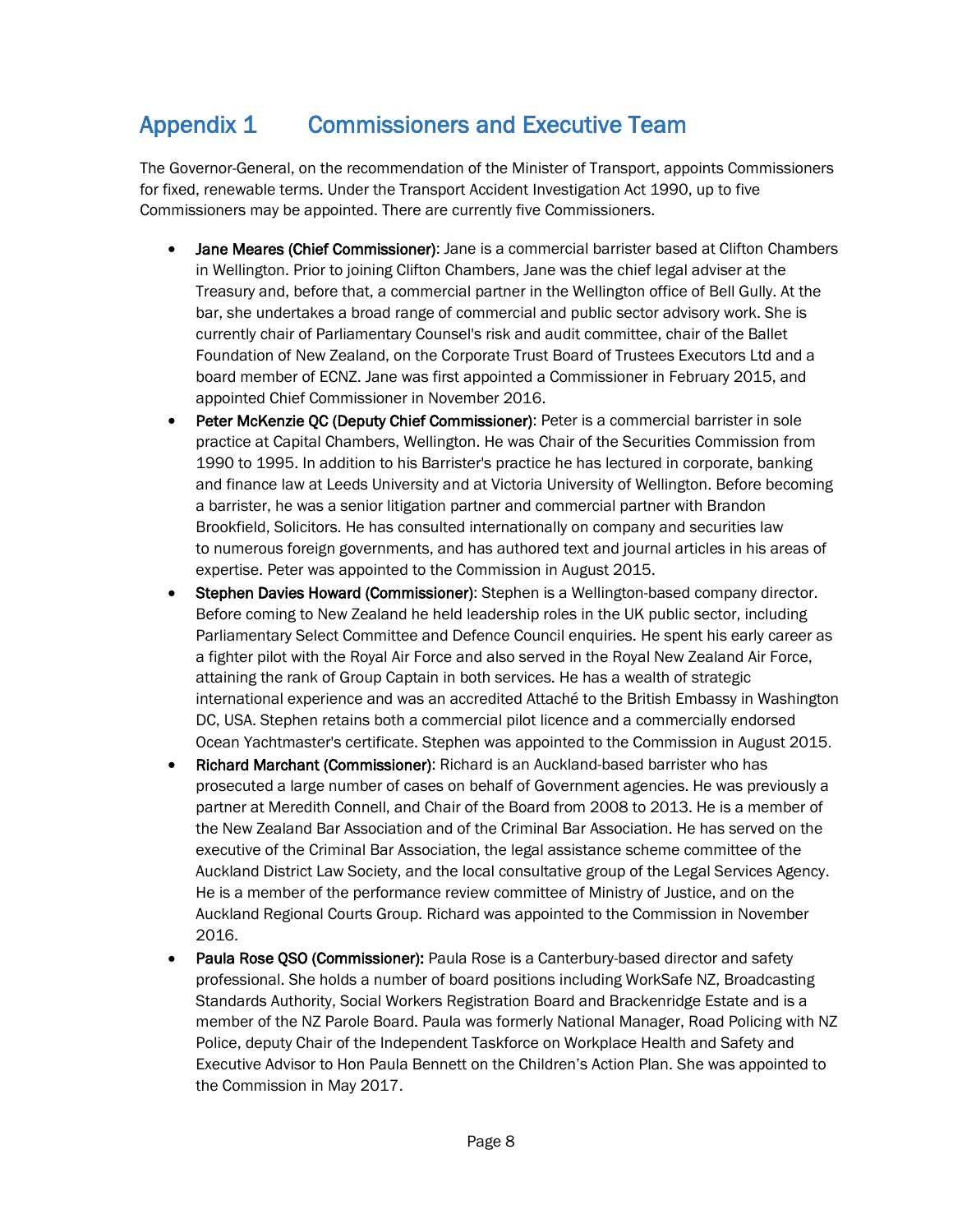The Executive Management Team comprises a Chief Executive and three general managers:

- Lois Hutchinson (Chief Executive): Lois has 30 years of senior management experience in the state sector. Lois joined the Commission as Chief Executive after executive management roles in censorship and health. Lois was the Video Recordings Authority for 6 years before being appointed Deputy Chief Censor at the then new Office of Film & Literature Classification Office, which she helped to establish. Lois held the position of Deputy Chief Censor for 5 years before taking up the position of Group Manager, Acute Surgical Services, then General Manager, Hospital Services at Mid Central District Health Board. Promoting social justice and reducing public harms are the common threads to her career. Lois has a Bachelor of Arts degree in philosophy & psychology, a Master's degree in public policy from Victoria University of Wellington and a Master of Science in organisational performance from Cranfield University, UK. Lois is also a trained nurse specialising in oncology & haematology care. Lois leads the organisation to support the Commissioners in the delivery of their statutory purpose, which is to help improve transport safety.
- Cathryn Bridge (General Manager, Business and Legal Services): Cathryn brings 20 years of public sector management experience in legal, regulatory, policy, operational, strategy and project roles. She was Chief Legal Advisor, Programme Manager Strategic Projects and Principal Policy Analyst at the Ministry of Fisheries. Prior to joining TAIC she managed the nationally significant proposal consenting process team at the EPA. She has an LLB and BA from Victoria University and an Executive Masters of Public Administration through the Australian and New Zealand School of Government, focussing on leadership, organisational strategy and change management.
- Peter Northcote (General Manager, Communications and Investigation Support): Peter has a background in marketing communications and management in the private and public sectors, with experience in the health, education, and electoral fields before coming on staff in 2009. However, his involvement with the Commission dates back to 1995 when, as a public relations consultant, he supported the Commission's media and stakeholder relations at a significant accident; a role for which he has been engaged since (with one five-year break). His affinity with the transport sector developed with his first public relations role, in uniform with the Royal New Zealand Air Force. Peter has a Master's degree in Public Management (VUW), and he has recently completed a Master's degree in Disaster and Emergency Management with the Commission's support.
- Tim Burfoot (Chief Investigator of Accidents, General Manager Investigation Services): Tim began employment with the Commission in January 1995. He holds the qualification of Captain (Foreign-Going) with a significant background in shipping including captaining foreigngoing vessels engaged in world-wide trading with multi-national crews. After completing about 30 marine accident investigations over a period of four years, Tim was appointed as the Commission's Chief Investigator of Accidents in 1999. Tim left the Commission in 2002 to take up a position as Marine Operations Manager for the Cook Strait ferry company Interislander. In January 2007 Tim returned to the Commission in his role as Chief Investigator of Accidents.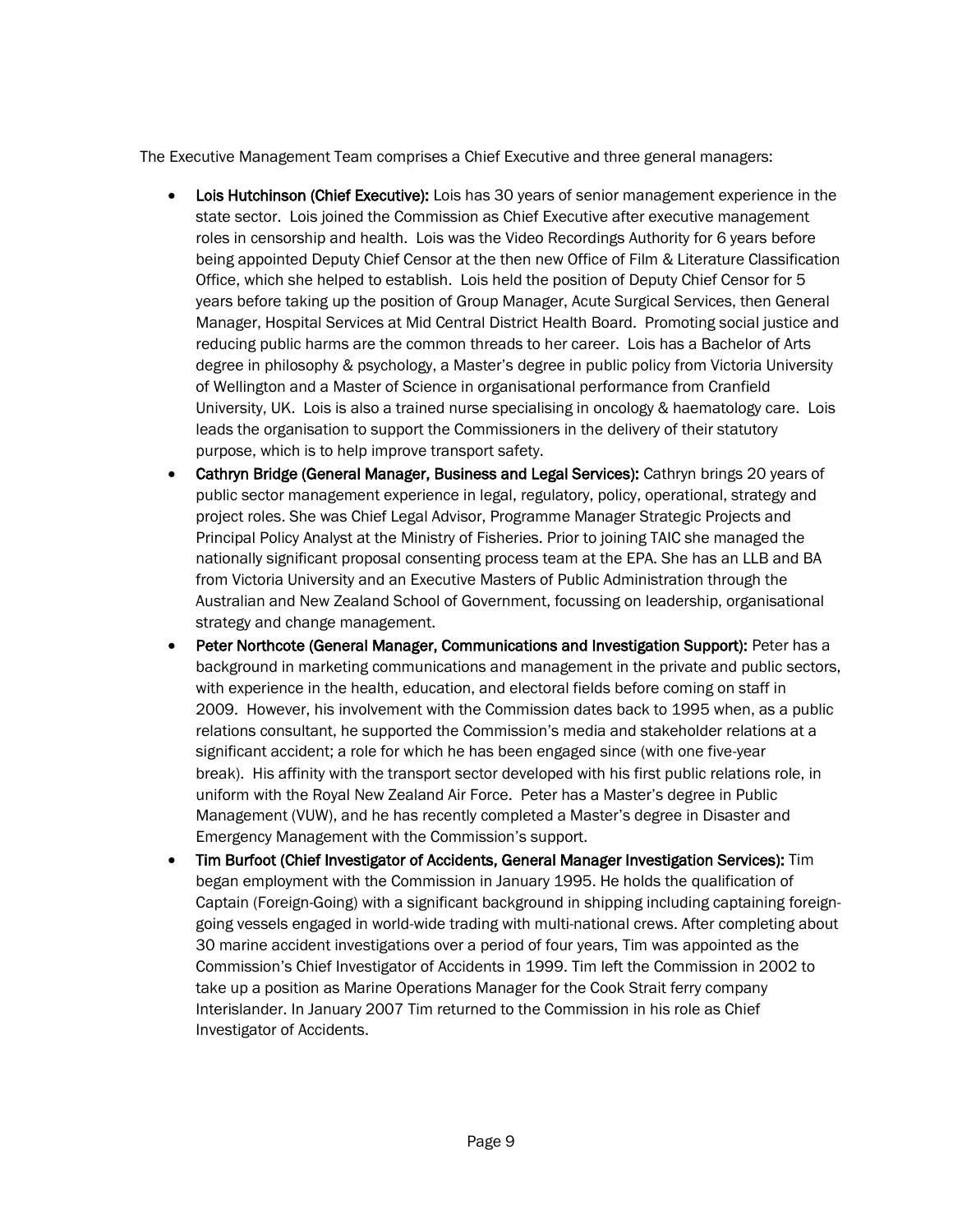<span id="page-12-0"></span>

| <b>Appendix 2</b>      | <b>Commission contact</b>      |
|------------------------|--------------------------------|
| <b>Chief Executive</b> | Lois Hutchinson                |
| Email:                 | ceo@taic.org.nz                |
| DDI:                   |                                |
| Mobile:                |                                |
|                        |                                |
| Commission details     |                                |
| Telephone:             | 04 473 3112                    |
| Fax:                   | 04 499 1510                    |
| Physical Location:     | Level 11, 114 the Terrace      |
| Postal address:        | PO Box 10 323, Wellington 6143 |
| Website:               | www.taic.org.nz                |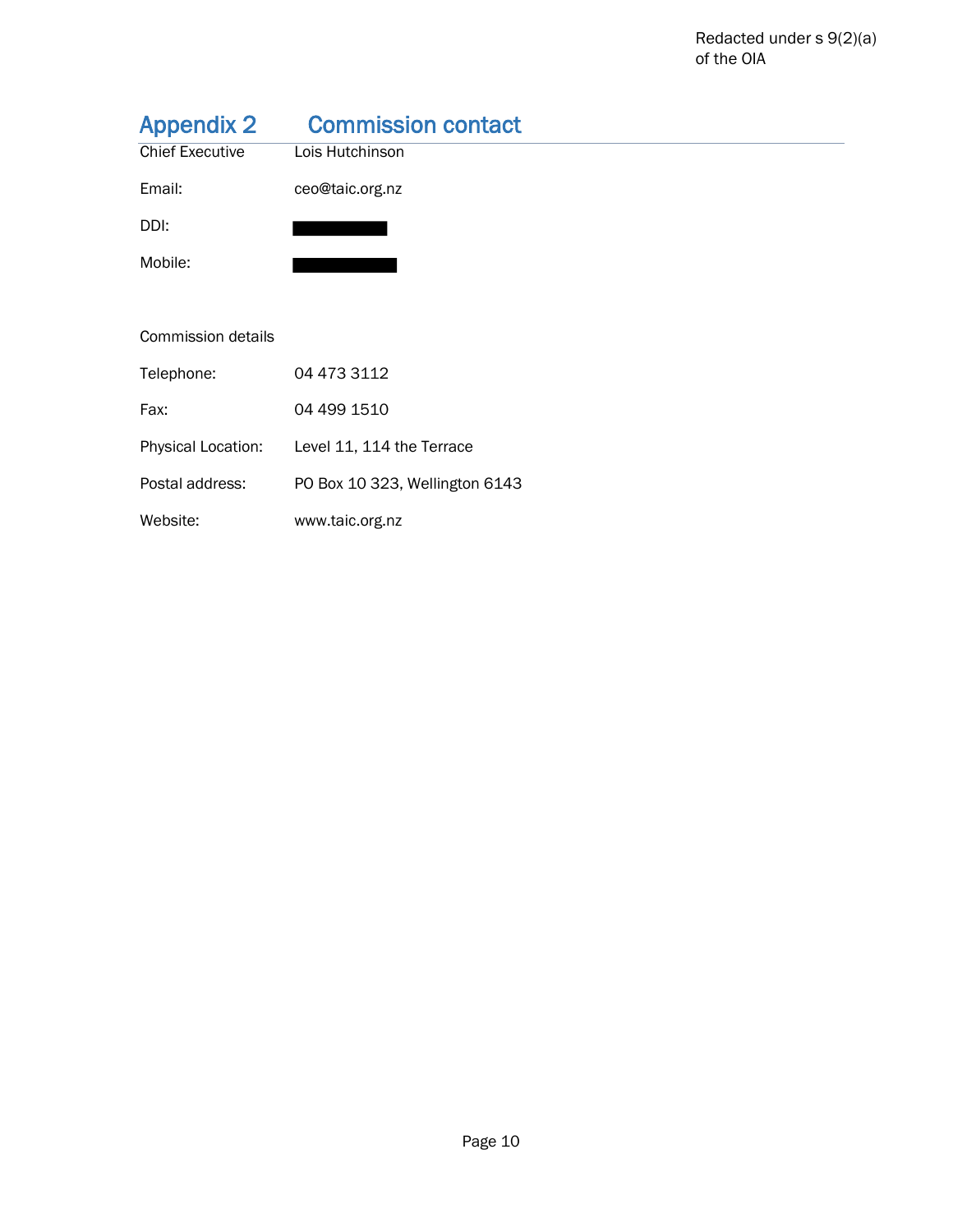## <span id="page-13-0"></span>Appendix 3 Open inquiries as at 30 October 2017

*Aviation* 

| <b>Inquiry</b><br>No. | <b>Occurrence description</b>                                                                                | Date opened |  |  |  |  |
|-----------------------|--------------------------------------------------------------------------------------------------------------|-------------|--|--|--|--|
| 14-005                | Aerospatiale AS350 helicopter, snow landing accident, Mount Alta, 20 km north-west of<br>Wanaka              | 16/8/2014   |  |  |  |  |
| 15-003                | Robinson R44, Main rotor blade failure, Waikaia                                                              | 25/2/2015   |  |  |  |  |
| 15-005                | Loss of air traffic control services, nationwide                                                             | 23/6/2015   |  |  |  |  |
| 15-007                | AS350BA Eurocopter, ZK-HKU, collision with terrain, Fox Glacier                                              | 21/11/2015  |  |  |  |  |
| 15-009                | Break down of traffic separation, Hamilton control zone                                                      | 17/12/2015  |  |  |  |  |
| 16-006                | AS350 Squirrel helicopter, crash landing, North of Arrowtown                                                 | 12/9/2016   |  |  |  |  |
| 16-007                | Robinson R44, impact with terrain, Glenbervie Forest, Northland                                              | 1/11/2016   |  |  |  |  |
| 16-008                | Robinson R66, impact with ground, Hokonui Hills, Southland                                                   | 14/11/2016  |  |  |  |  |
| 17-001                | Squirrel AS320BA, impact with terrain, Port Hills, Christchurch                                              | 14/2/2017   |  |  |  |  |
| 17-002                | Robinson R22, Reefton                                                                                        | 27/3/2017   |  |  |  |  |
| 17-003                | ATR aircraft, landing gear, Nelson                                                                           | 10/4/2017   |  |  |  |  |
| 17-004                | BK117 Pauatahanui, Wellington                                                                                | 2/5/2017    |  |  |  |  |
| 17-007                | AO-2017-007 Jetstar Airbus A320, descent below published minima, Christchurch                                | 14/8/2017   |  |  |  |  |
| International assist  |                                                                                                              |             |  |  |  |  |
| 14-001                | Boeing 737-3B7 Freighter, right-hand undercarriage collapse during landing roll,<br>Honiara, Solomon Islands | 29/1/2014   |  |  |  |  |
| 15-004                | Australian-registered B737 VH-VOP, Landing event, Christchurch                                               | 11/5/2015   |  |  |  |  |
| 16-003                | PAC 750 XL, forced landing Nepal                                                                             | 26/2/2016   |  |  |  |  |
| 17-005                | Australian-registered Fletcher aeroplane, impact with terrain, Bathurst, Australia                           | 20/6/2017   |  |  |  |  |
| 17-006                | Royal New Zealand Air Force C130, authorised descent below minima, Dubai                                     | 6/7/2017    |  |  |  |  |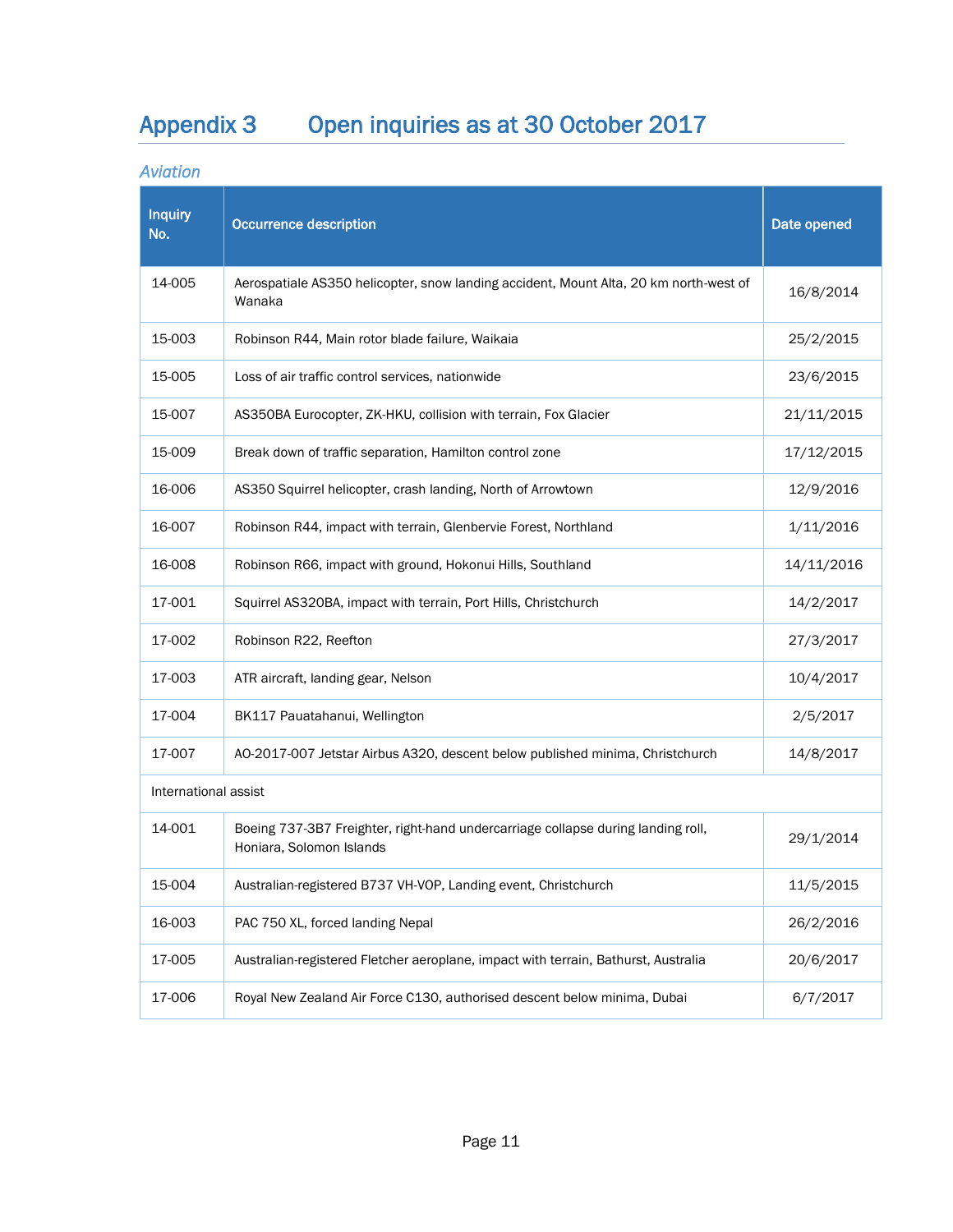#### *Rail*

| <b>Inquiry No.</b> | Occurrence description                                                                                         | Date opened |
|--------------------|----------------------------------------------------------------------------------------------------------------|-------------|
| 16-101             | Near Collision, between passenger trains, Wellington                                                           | 31/5/2016   |
| 17-101             | Freight train, unauthorised entry to work site, Pongakawa                                                      | 7/2/2017    |
| 17-102             | Signalling Irregularity, 42 & 43 signals, Wellington                                                           | 3/4/2017    |
| 17-103             | Near Collision, between passenger trains, Wellington                                                           | 17/5/2017   |
| 17-104             | Passenger train, unauthorised immobilisation of train at station platform, Baldwin<br>Avenue Station, Auckland | 19/9/2017   |
| 17-105             | Fatal accident, Lambert Rd level crossing                                                                      | 6/10/2017   |

#### *Maritime*

| <b>Inquiry No.</b> | Occurrence description                                                                             | Date opened |
|--------------------|----------------------------------------------------------------------------------------------------|-------------|
| 16-201             | Passenger vessel Pee Jay V, fire and abandonment, Whakatane                                        | 18/1/2016   |
| 16-202             | Passenger ship Azamara Quest, struck Wheki Rock, Tory Channel                                      | 27/1/2016   |
| 16-204             | Moly Manx grounding, Otago Harbour                                                                 | 19/8/2016   |
| 16-205             | Panama-registered bulk carrier New Legend Pearl, crew fatality, Northland                          | 4/11/2016   |
| 16-206             | Fishing charter vessel Francie, capsize, entrance to Kaipara Harbour                               | 28/11/2016  |
| 17-201             | Passenger vessel, L'Austral, contact with submerged object, Snares Island                          | 13/1/2017   |
| 17-202             | L'Austral, contact with rock, Milford Sound                                                        | 9/2/2017    |
| 17-203             | Passenger vessel Emerald Princess, explosion resulting in crew fatality, Port<br>Chalmers, Dunedin | 9/2/2017    |
| 17-204             | Seabourn Encore, contact with cement carrier, Timaru                                               | 12/2/2017   |
| 17-205             | Cargo ship Kokopo Chief, fire on-board, Port of Tauranga                                           | 24/9/2017   |